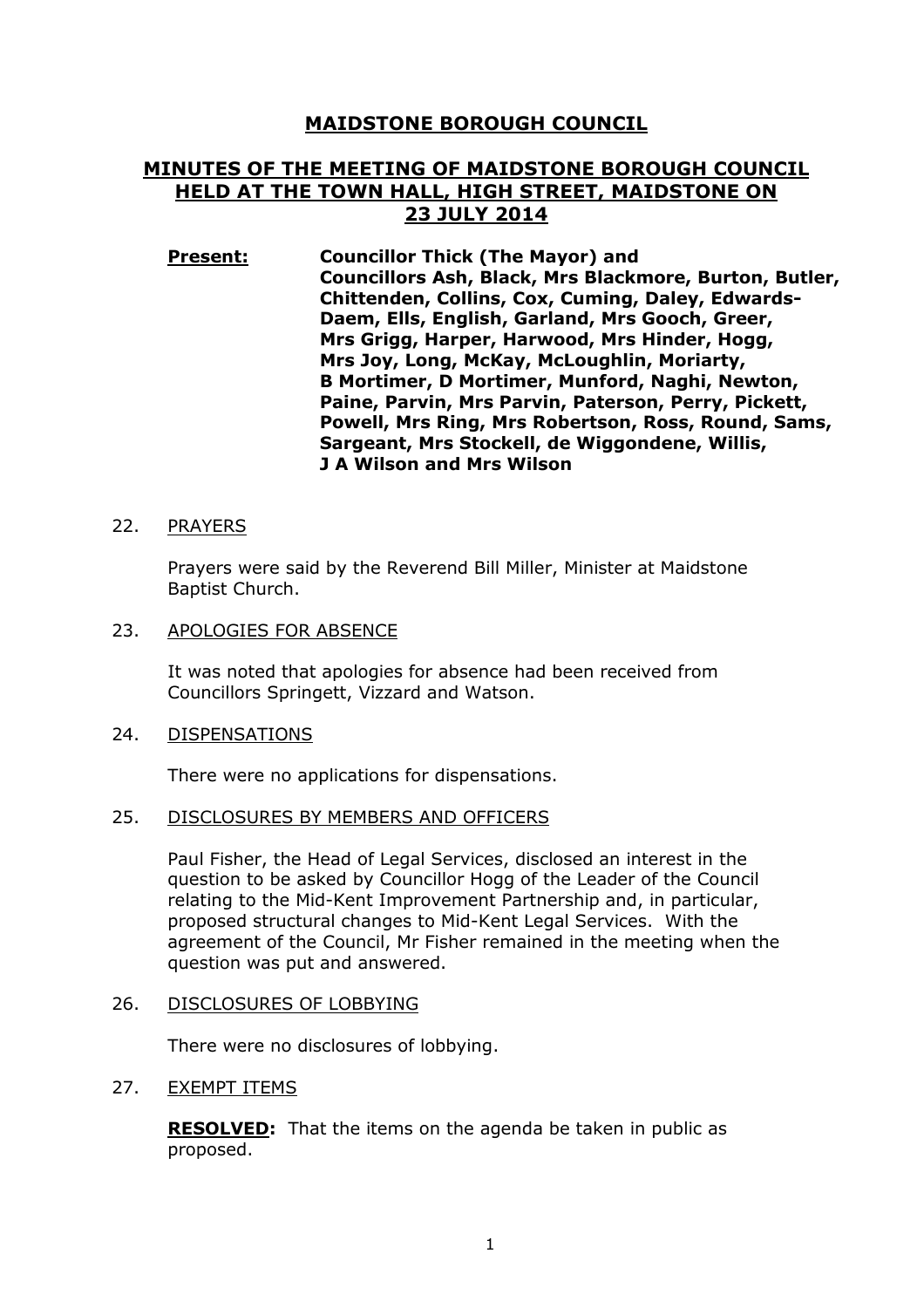# 28. MINUTES OF THE ANNUAL MEETING OF THE BOROUGH COUNCIL HELD ON 7 JUNE 2014

**RESOLVED:** That the Minutes of the Annual Meeting of the Borough Council held on 7 June 2014 be approved as a correct record and signed.

### 29. MAYOR'S ANNOUNCEMENTS

The Mayor updated Members on recent/forthcoming engagements and charity events. The Mayor said that the Garden Party had been particularly well attended this year, with guests including visitors from Beauvais, and the sum of £1,075 had been raised for the Charity Fund. He would like to thank Members and the Mayoral team for their help and support over an extremely busy period.

The Mayor then introduced "Brenchley Bear" which was being used to promote the permanent Collections and a forthcoming exhibition at the Museum. It was noted that "Teddy Bear Story" featuring bears from the Collection of the Victoria and Albert Museum of Childhood would run from 9 August 2014 to 1 November 2014.

## 30. PETITIONS

The Mayor said that he had decided not to exercise his discretion to waive the requirement for two weeks' notice to be given of the intention to present a petition to the Council. On this occasion, there had been no urgent reason for the petition to be heard at short notice.

## 31. QUESTION AND ANSWER SESSION FOR MEMBERS OF THE PUBLIC

Mr Elliot Dean asked the following question of the Leader of the Council:

*"Having lived in Fant my entire life I've recently observed the conversion of single homes into houses in multiple occupation, for example in Bower Lane, Florence, Douglas and Upper Fant Roads. This results in over density in an inner urban area with resultant problems such as parking, congestion, lack of amenity space and a deterioration of the local environment.* 

*I would like to ask the Council how they intend to address this issue in the forthcoming Local Plan and what measures they intend to take in advance of the Local Plan coming into place?"*

The Leader of the Council responded to the question.

Councillor Mrs Wilson, the Leader of the Opposition, Councillor Mrs Gooch, the Leader of the Independent Group, Councillor Powell, the Leader of the UKIP Group, and Councillor Harper, on behalf of the Labour Group, then responded to the question.

Mr Lloyd Porter asked the following question of the Leader of the Council: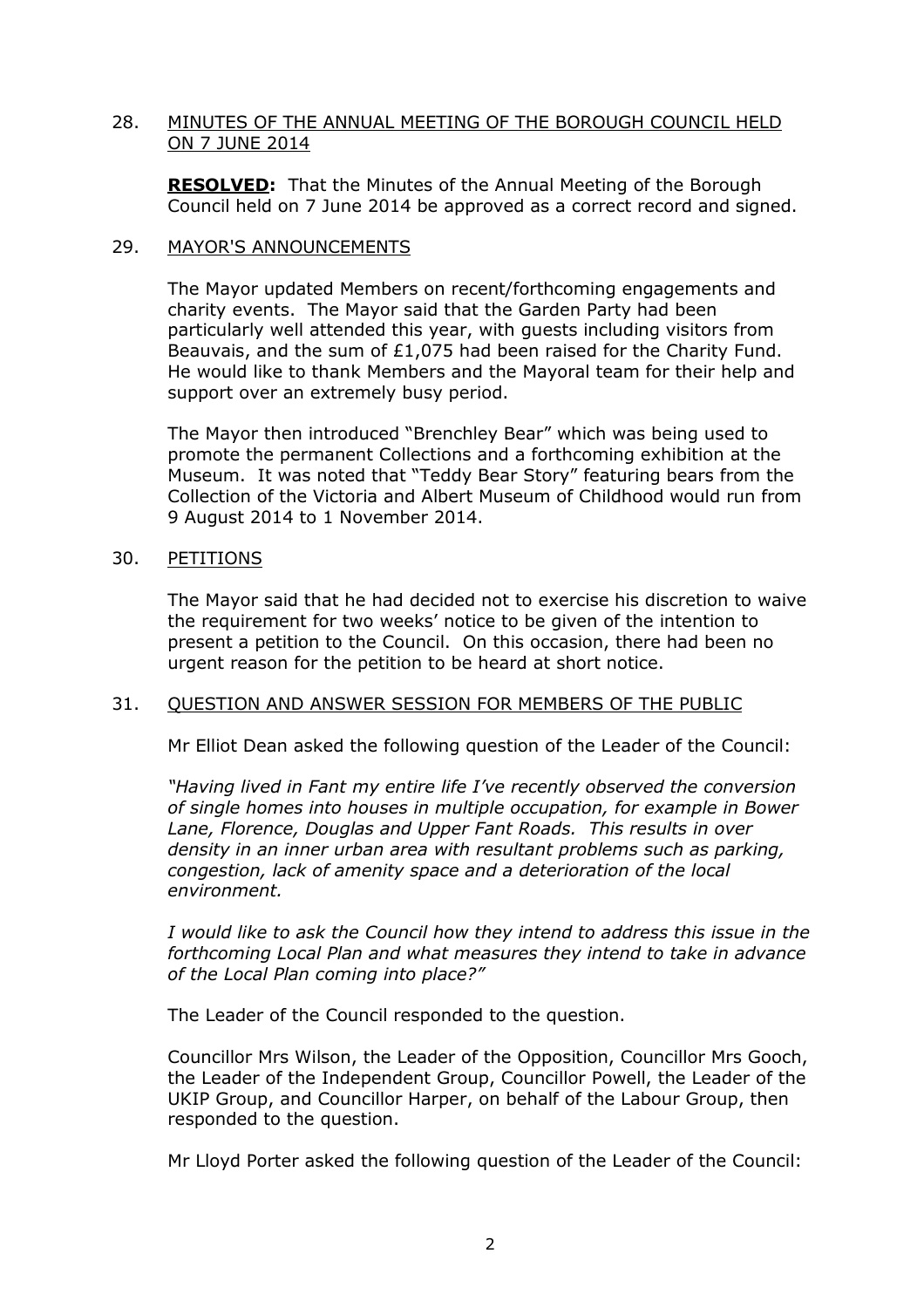*"What procedures and actions would the Leader take if one of their Councillor's family was politically targeted through media intervention?"* 

The Leader of the Council responded to the question.

Councillor Mrs Wilson, the Leader of the Opposition, Councillor Mrs Gooch, the Leader of the Independent Group, Councillor Powell, the Leader of the UKIP Group, and Councillor McKay, the Leader of the Labour Group, then responded to the question.

Miss Abigail Hogg asked the following question of the Leader of the Council:

*"For many residents in Maidstone, preserving Green Belt land is important. What is the Leader's policy on protecting the Green Belt land around Maidstone from being built on?"* 

The Leader of the Council responded to the question.

Councillor Mrs Wilson, the Leader of the Opposition, Councillor Mrs Gooch, the Leader of the Independent Group, Councillor Powell, the Leader of the UKIP Group, and Councillor McKay, the Leader of the Labour Group, then responded to the question.

A supplementary question asked by Miss Hogg of the Leader of the Council was rejected by the Mayor on the grounds that it did not relate to the original question or the reply.

To listen to the responses to these questions, please follow this link:-

http://live.webcasts.unique-media.tv/mbc183/interface

#### 32. QUESTIONS FROM MEMBERS OF THE COUNCIL

Councillor Hogg asked the following question of the Leader of the Council:

*"Now that a number of Councils have joined together to use each other's services, calling themselves MKIP, would the Leader agree that the legal side of MKIP should be brought in front of scrutiny so that scrutiny can ensure that any restructuring of this service will be even stronger than what we currently have at present at Maidstone Borough Council".*

The Leader of the Council responded to the question.

Councillor Paine asked the following question of the Cabinet Member for Planning, Transport and Development:

*"I was delighted to hear news of unprecedented investment in Maidstone's transport system, almost £16m from the Local Enterprise Partnership.* 

*One of the largest schemes to secure funding involves reconfiguring roads to turn the town centre bridge gyratory back into a two way system, just*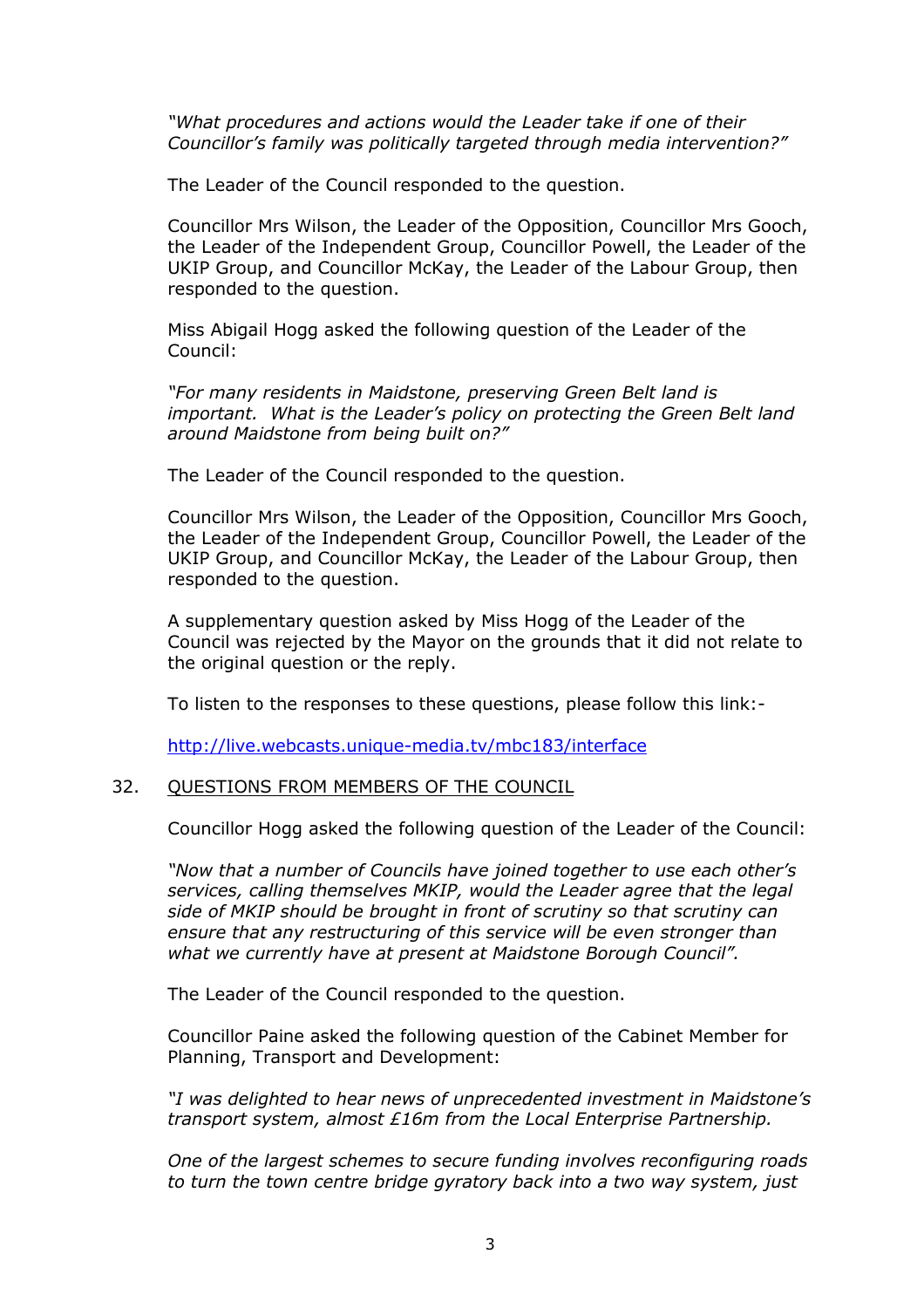*under £5m.* 

*Will the Cabinet Member champion Maidstone's corner and lobby KCC to ensure that, as part of this scheme, they take the opportunity to improve links for cyclists, pedestrians, and public transport at the same time? This is a once in a lifetime chance to address these problems at the heart of our town centre."* 

The Cabinet Member for Planning, Transport and Development responded to the question.

Councillor Newton asked the following question of the Cabinet Member for Economic and Commercial Development:

*"Whilst entering the Town Hall this evening we commend the refurbishment of the area occupied by Voluntary Action Maidstone.* 

*However, many Members of this Council attended the Economic and Commercial Development Overview and Scrutiny Committee meetings when it was recommended and agreed that a Tourist Information presence would be returned to the Town Hall.* 

*It was agreed that it would be supported by VAM with additional support from MBC Officers.* 

*It was further agreed that VAM were to have volunteers trained in the tourism aspects of this Borough and they confirmed that they were keen to give MBC their support in this role.* 

*The result is that the only visible tourist display is the most minimal rotating stand secluded behind the door of Maidstone Town Hall.* 

*It is not easily accessible and is certainly a very poor effort to promote the Borough of Maidstone.* 

*Does the Cabinet Member consider this is an acceptable way to help to promote Maidstone, the County Town of Kent?"* 

The Cabinet Member for Economic and Commercial Development responded to the question.

To listen to the responses to these questions, please follow this link:-

http://live.webcasts.unique-media.tv/mbc183/interface

# 33. CURRENT ISSUES - REPORT OF THE LEADER OF THE COUNCIL, RESPONSE OF THE GROUP LEADERS AND QUESTIONS FROM COUNCIL **MEMBERS**

The Leader of the Council submitted her report on current issues.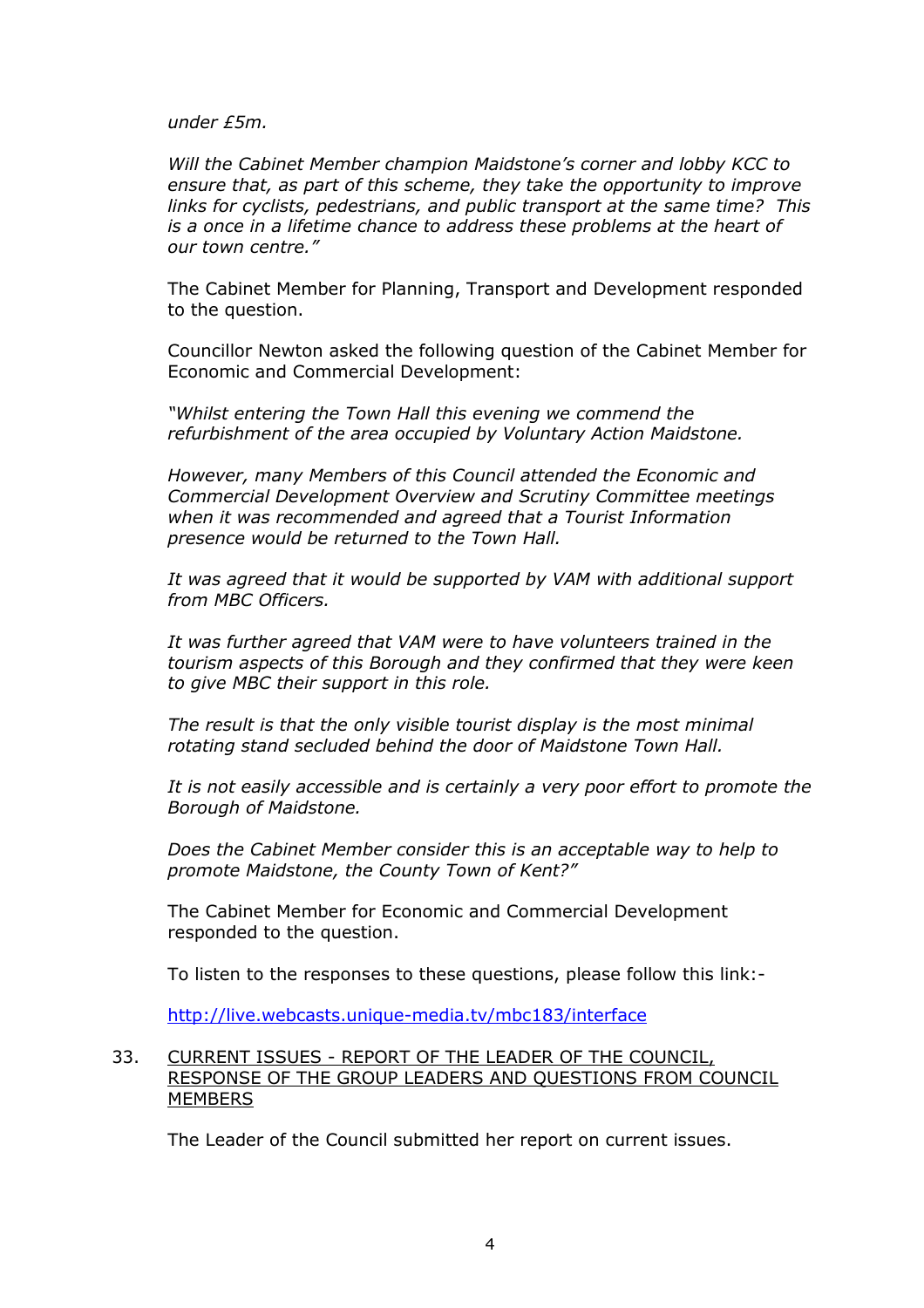After the Leader of the Council had submitted her report, Councillor Mrs Wilson, the Leader of the Opposition, Councillor Mrs Gooch, the Leader of the Independent Group, Councillor Powell, the Leader of the UKIP Group, and Councillor McKay, the Leader of the Labour Group, responded to the issues raised.

A number of Members then asked questions of the Leader of the Council on the issues raised in her speech. One question was ruled out by the Mayor as it did not relate to an issue raised in the original speech.

## 34. REPORT OF THE HEAD OF POLICY AND COMMUNICATIONS - REVIEW OF ALLOCATION OF SEATS ON COMMITTEES

It was moved by Councillor Mrs Blackmore, seconded by Councillor Paine, that the allocation of seats on Committees be as set out in Appendix A to the report of the Head of Policy and Communications with the following adjustments:

| <b>Audit Committee</b>         | 1 seat from Independent to Labour |
|--------------------------------|-----------------------------------|
| <b>Economic and Commercial</b> | 1 seat from Independent to Labour |
| Development Overview and       |                                   |
| <b>Scrutiny Committee</b>      |                                   |
| <b>General Purposes Group</b>  | 1 seat from Conservative to       |
|                                | Vacancy                           |
| Licensing Act 2003 Committee   | 1 seat from UKIP to Labour        |
| <b>Standards Committee</b>     | 1 seat from UKIP to Vacancy       |
|                                |                                   |

**RESOLVED:** That the allocation of seats on Committees be as set out in Appendix A to the report of the Head of Policy and Communications with the following adjustments:

| 1 seat from Independent to Labour                         |
|-----------------------------------------------------------|
| 1 seat from Independent to Labour                         |
|                                                           |
|                                                           |
| 1 seat from Conservative to<br>Vacancy                    |
| 1 seat from UKIP to Labour<br>1 seat from UKIP to Vacancy |
|                                                           |

Note: See Minute 38 below. The Community, Leisure Services and Environment Overview and Scrutiny Committee is now the Community, Environment and Housing Overview and Scrutiny Committee

A copy of the amended allocation of seats on Committees is attached as Appendix A to these Minutes.

## 35. MEMBERSHIP OF COMMITTEES

It was moved by Councillor Mrs Blackmore, seconded by Councillor Greer, that the wishes of the Group Leaders with regard to the membership of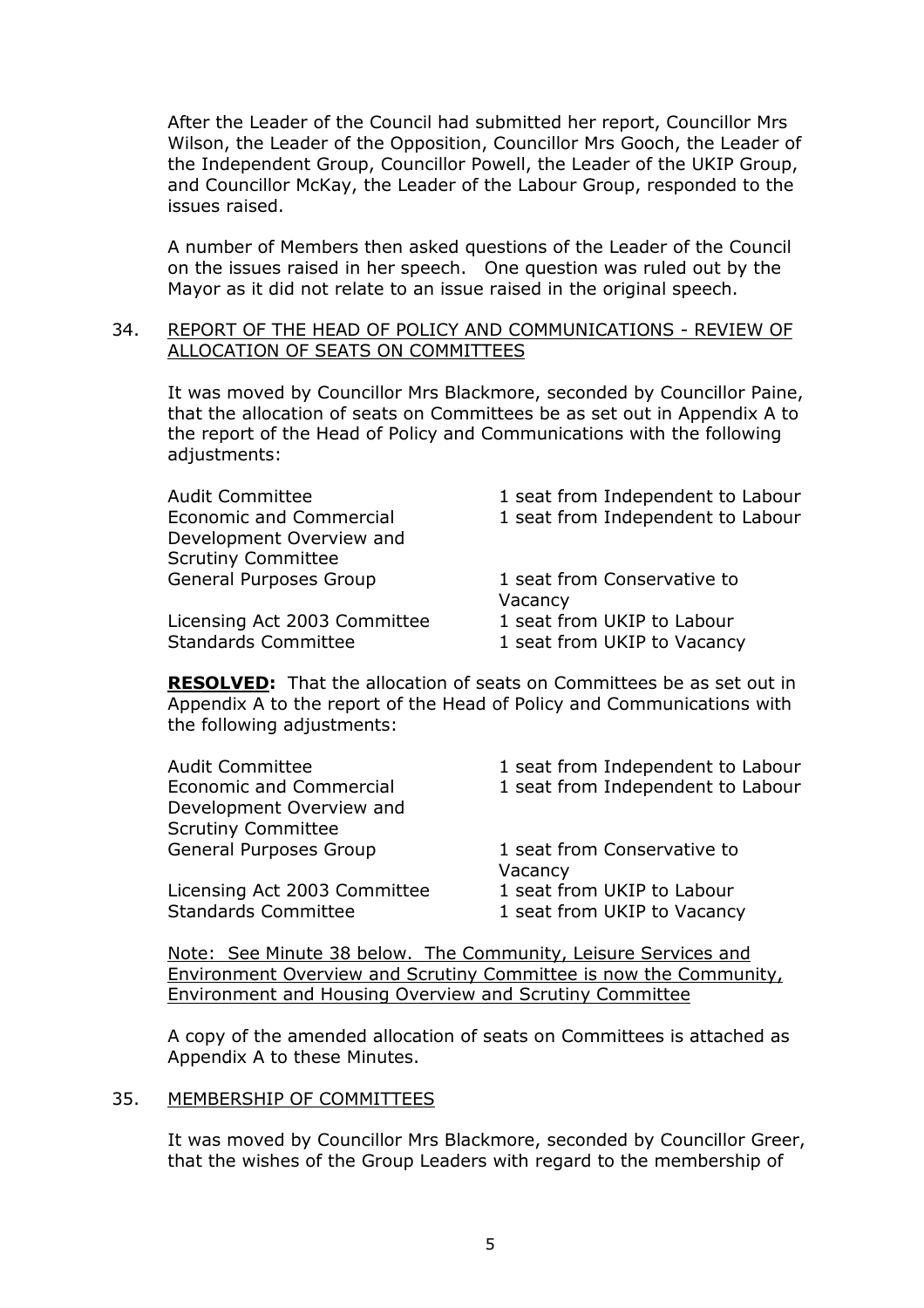Committees and Substitute membership, as set out in the lists circulated, be accepted.

**RESOLVED:** That the wishes of the Group Leaders with regard to the membership of Committees and Substitute membership, as set out in the lists circulated, be accepted.

Note: See Minute 38 below. The Community, Leisure Services and Environment Overview and Scrutiny Committee is now the Community, Environment and Housing Overview and Scrutiny Committee

# 36. REPORT OF THE AUDIT COMMITTEE HELD ON 14 JULY 2014 - ANNUAL REPORT TO COUNCIL 2013/14

It was moved by Councillor Black, seconded by Councillor de Wiggondene, that the recommendation of the Audit Committee relating to its Annual Report to Council 2013/14 be approved.

RESOLVED: That the Audit Committee's Annual Report 2013/14 (attached as Appendix A to the report of the Committee), which demonstrates how the Committee has discharged its duties during 2013/14, provides assurance to the Council that important internal control, governance and risk management issues are being monitored and addressed by the Committee, and provides additional assurance to support the Annual Governance Statement, be noted.

## 37. REPORT OF THE SCRUTINY CO-ORDINATING COMMITTEE HELD ON 10 JULY 2014 - OVERVIEW AND SCRUTINY ANNUAL REPORT 2013/14

It was moved by Councillor J A Wilson, seconded by Councillor English, that the recommendation of the Scrutiny Co-ordinating Committee relating to the Overview and Scrutiny Annual Report 2013/14 be approved.

**RESOLVED:** That the Overview and Scrutiny Annual Report 2013/14, attached as Appendix A to the report of the Scrutiny Co-ordinating Committee, be approved.

# 38. REPORT OF THE SCRUTINY CO-ORDINATING COMMITTEE HELD ON 10 JULY 2014 - PROPOSED REVISIONS TO ARTICLE 6 OF THE COUNCIL'S **CONSTITUTION**

It was moved by Councillor J A Wilson, seconded by Councillor English, that the recommendations of the Scrutiny Co-ordinating Committee relating to proposed revisions to Article 6 of the Council's Constitution be approved.

# **RESOLVED:**

1. That the proposed revisions to Article 6 of the Council's Constitution, as set out in Appendix A to the report of the Scrutiny Co-ordinating Committee, be approved.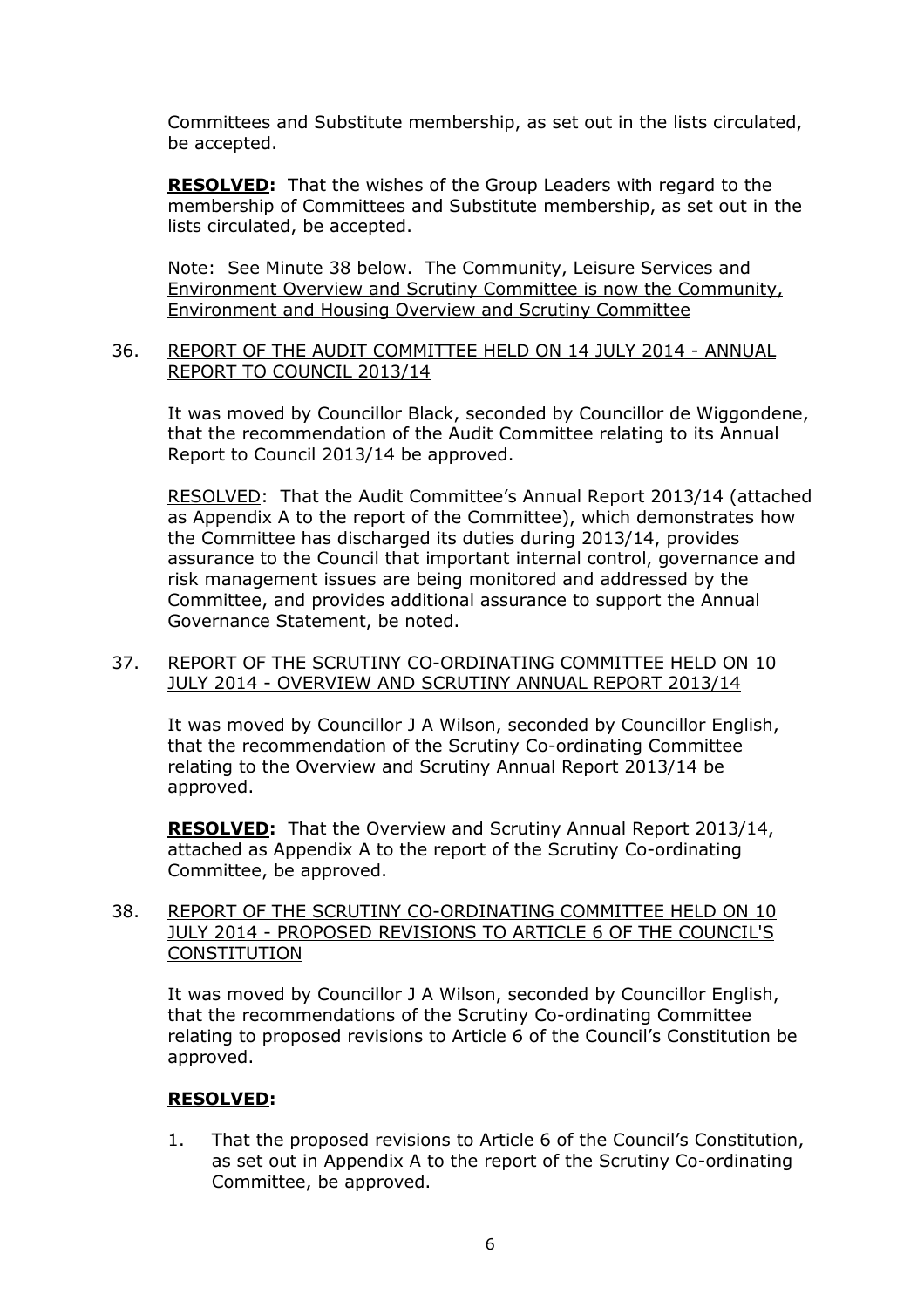2. That the Community, Leisure Services and Environment Overview and Scrutiny Committee be renamed the Community, Environment and Housing Overview and Scrutiny Committee.

# 39. REPORT OF THE HEAD OF POLICY AND COMMUNICATIONS - AMENDMENTS TO THE SCHEME OF DELEGATION OF EXECUTIVE **FUNCTIONS**

The Mayor announced that this report was for information only.

## 40. DURATION OF MEETING

6.30 p.m. to 7.45 p.m.